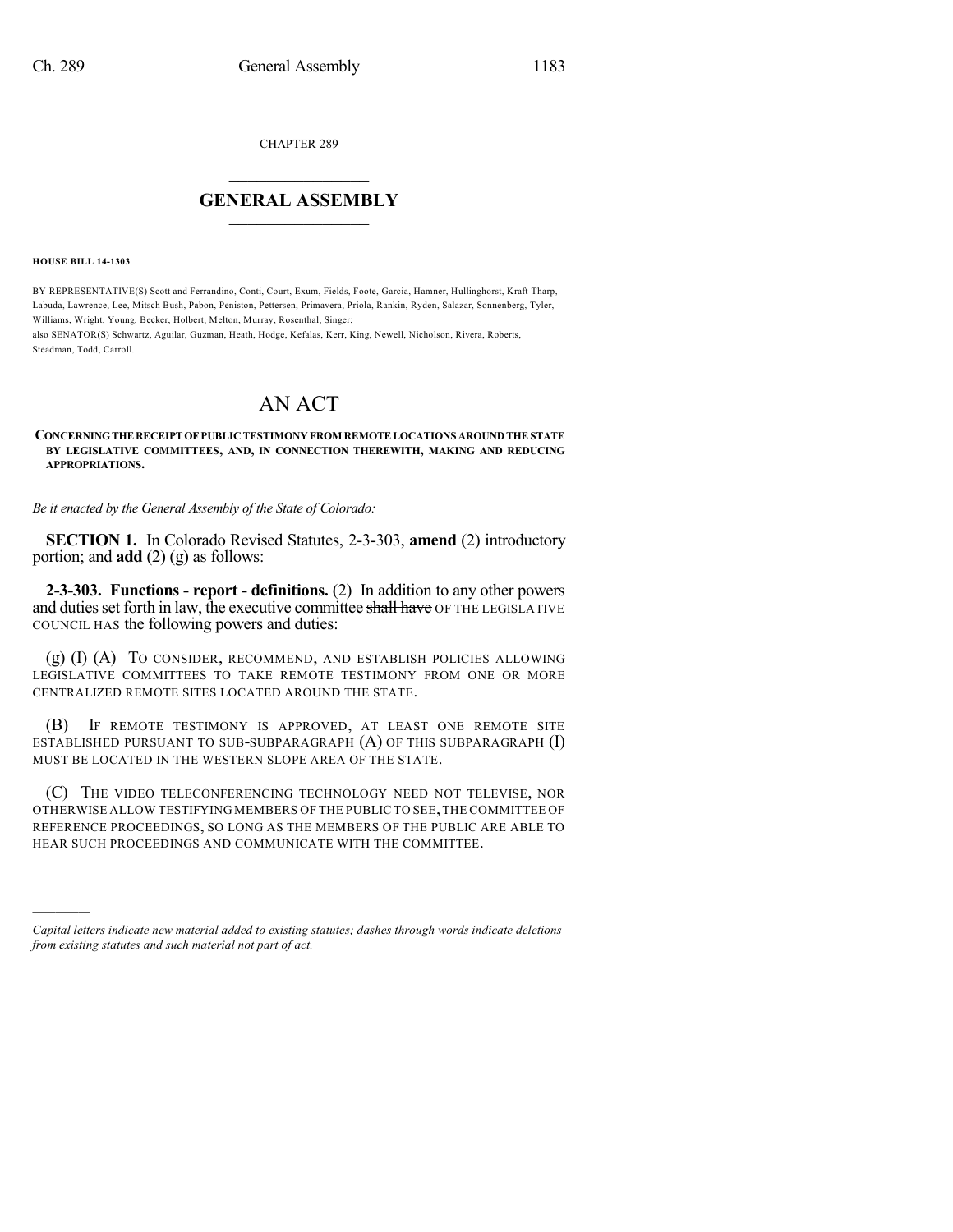(II) IN IMPLEMENTING THIS PARAGRAPH (g), THE EXECUTIVE COMMITTEE MAY ENTER INTO AGREEMENTS WITH STATE INSTITUTIONS OF HIGHER EDUCATION TO USE THOSE INSTITUTIONS AS THE CENTRALIZED REMOTE SITES AND TO USE THE RESOURCES,INCLUDINGFACILITIES,EQUIPMENT,AND STAFF,OFTHOSE INSTITUTIONS.

(III) THE EXECUTIVE COMMITTEE MAY, IN ITS DISCRETION, IMPLEMENT THE USE OF VIDEO TELECONFERENCING IN PHASES.

(IV) NOTHING IN THIS PARAGRAPH (g) SUPERSEDES THE POWER OF THE HOUSE OF REPRESENTATIVES OR THE SENATE TO ADOPT RULES OR JOINT RULES, OR BOTH, FOR THE ORDERLY CONDUCT OF THEIR AFFAIRS.

(V) AFTER THE ADJOURNMENT OF THE SECOND REGULAR SESSION OF THE SEVENTIETH GENERAL ASSEMBLY,BUT PRIOR TO AUGUST 1, 2016, THE DIRECTOR OF RESEARCH OF THE LEGISLATIVE COUNCIL SHALL SUBMIT TO THE MEMBERS OF THE GENERAL ASSEMBLY A REPORT CONTAINING THE FOLLOWING INFORMATION PERTAINING TO REMOTE TESTIMONY TAKEN PURSUANT TO THIS PARAGRAPH (g):

(A) THE TOTAL NUMBER OF PERSONS WHO TESTIFIED REMOTELY;

(B) THE LOCATIONS OF THE SITES FROM WHICH SUCH PERSONS TESTIFIED;

(C) THE AVERAGE LENGTH OF HEARINGS AT WHICH REMOTE TESTIMONY WAS ACCEPTED;

(D) THE ESTIMATED CALCULATION OF TRAVEL MILES SAVED BY ALLOWING PERSONS TO TESTIFY REMOTELY;

(E) THE COST TO IMPLEMENT THE REMOTE TESTIMONY PROCESS;

(F) THE TECHNOLOGICAL OR OTHER ISSUES, IF ANY, THAT AROSE;

(G) IDENTIFICATION OF OTHER SUITABLE SITES FROM WHICH REMOTE TESTIMONY CAN BE TAKEN, IN A MANNER THAT ENSURES THAT ADEQUATE GEOGRAPHIC DISTRIBUTION OF SITES IS ACHIEVED;

(H) ANY RECOMMENDATIONS THAT THE DIRECTOR BELIEVES WOULD IMPROVE THE TAKING OF REMOTE TESTIMONY; AND

(I) ANY OTHER INFORMATION THAT THE DIRECTOR BELIEVES RELEVANT OR USEFUL.

**SECTION 2. Appropriation - adjustments to 2014 long bill.** (1) For the implementation of this act, the general fund appropriation made in the annual general appropriation act to the controlled maintenance trust fund created in section 24-75-302.5 (2) (a), Colorado Revised Statutes, for the fiscal year beginning July 1, 2014, is decreased by \$135,354.

(2) In addition to anyother appropriation, there is hereby appropriated, out of any moneys in the general fund, not otherwise appropriated, to the legislative department, for the fiscal year beginning July 1,  $20\overline{14}$ , the sum of \$135,354 and 1.0